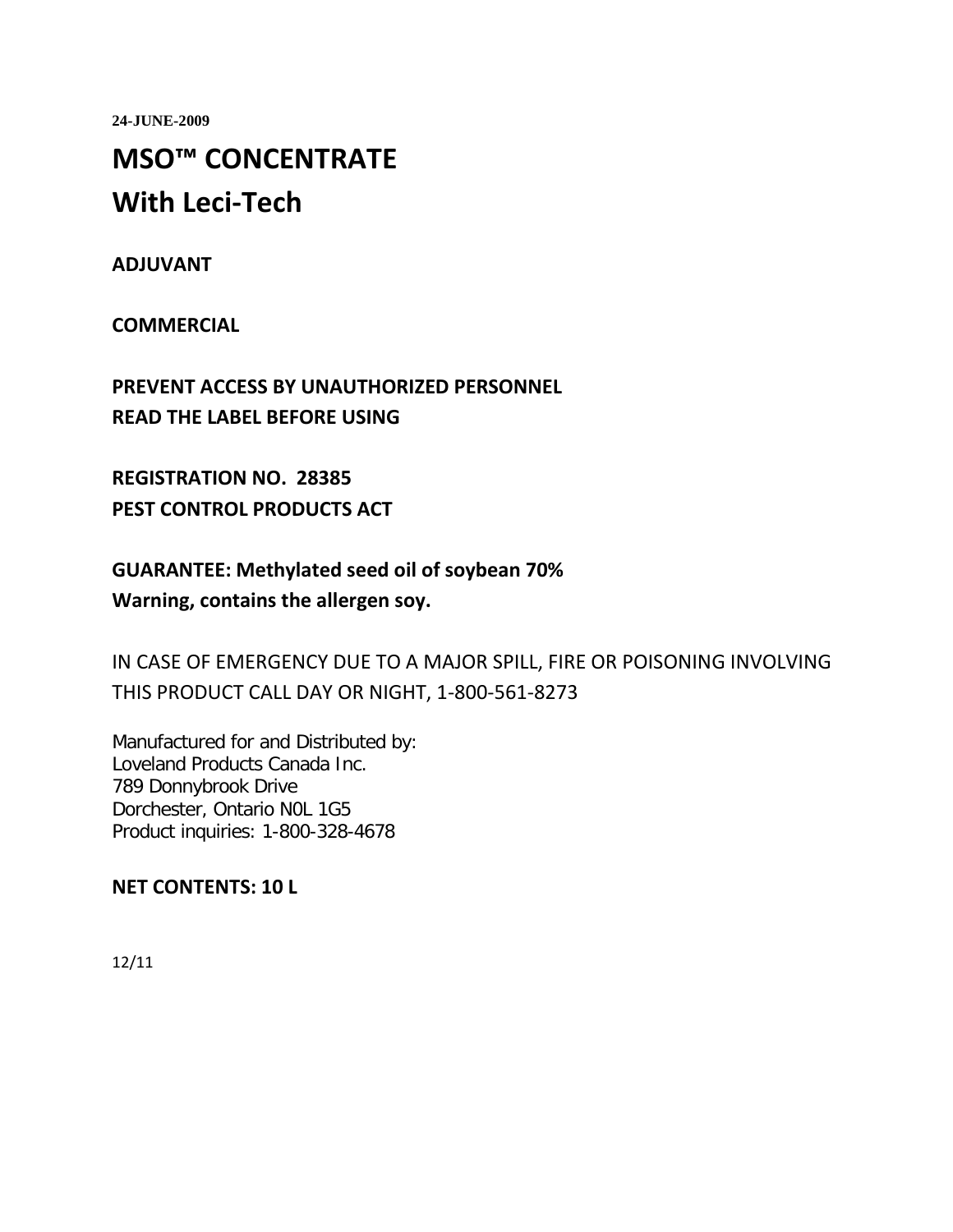#### **DIRECTIONS FOR USE**

MSO CONCENTRATE is a product which enhances the effectiveness of post applied herbicides.

HOW TO MIX: Fill the spray tank about half-full with water and add the required herbicide(s) while the agitator is running or bypass agitation is operating. Complete the filling of the tank with water and finally add MSO CONCENTRATE under constant agitation. Refer to specific tank mix herbicides labels for more details.

Add MSO CONCENTRATE to a spray mixture when the use of an adjuvant is recommended on the tank mix herbicide label.

#### **DO NOT APPLY BY AIR.**

| Crop     | <b>Tank Mix Herbicides</b> | Remarks                       |
|----------|----------------------------|-------------------------------|
| Soybeans | Pursuit                    | Follow the tank mix herbicide |
|          | Pursuit + Basagran         | labels for complete use       |
|          | Pursuit + Reflex           | instructions.                 |
|          | Pinnacle                   |                               |
|          | Viper + Reflex             |                               |
| Canola   | Pursuit                    | Follow the tank mix herbicide |
|          | Pursuit + Poast Ultra      | labels for complete use       |
|          | Odyssey                    | instructions.                 |
|          | Poast Ultra                |                               |
| Peas     | Pursuit                    | Follow the tank mix herbicide |
|          | Pursuit + Poast Ultra      | labels for complete use       |
|          | Odyssey                    | instructions.                 |
|          | Poast Ultra                |                               |

Apply 1 % v/v or 10 L MSO CONCENTRATE per 1000 L of spray mixture as follows:

#### PRECAUTIONS

PREVENT ACCESS BY UNAUTHORIZED PERSONNEL. Wear long-sleeved shirt, long pants and chemical resistant gloves during mixing, loading, application, clean-up and repair. Consult the tank mix partner for any additional protection.

CAUTION: Do not graze the treated crops or cut for hay; there is not sufficient data available to support such use.

#### **FIRST AID**

IF SWALLOWED: Call a poison control centre or doctor immediately for treatment advice. Have person sip a glass of water if able to swallow. Do not induce vomiting unless told to do so by a poison control centre or doctor. Do not give anything by mouth to an unconscious person. IF ON SKIN OR CLOTHING: Take off contaminated clothing. Rinse skin immediately with plenty of water for 15–20 minutes. Call a poison control centre or doctor for treatment advice.